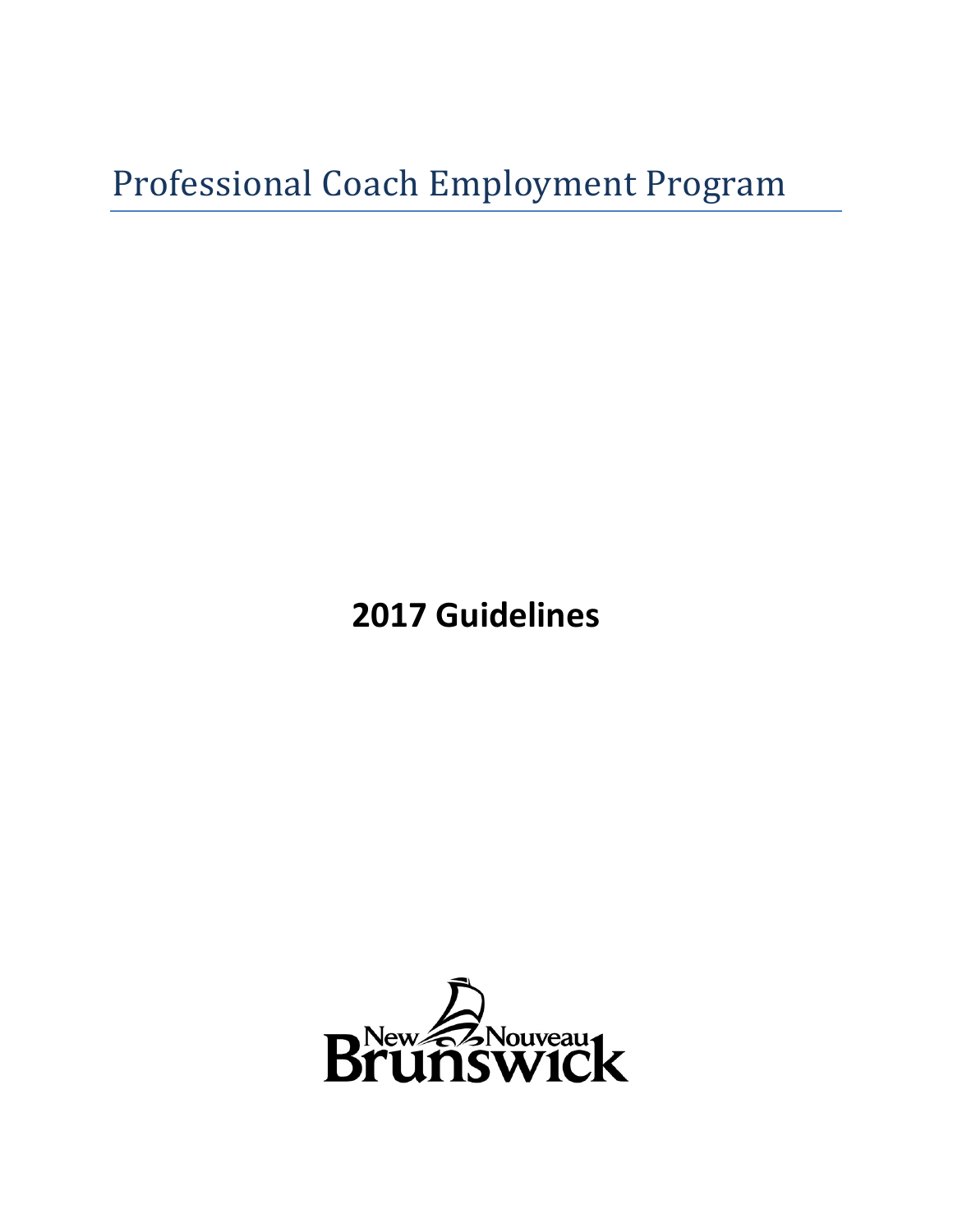# **Professional Coach Employment Program for New Brunswick**

#### **Overview**

The Professional Coach Employment Program (PCEP) provides an opportunity for a small number of New Brunswick Provincial Sport Organizations (PSOs) to hire a full-time professional coach to support Train to Train (T2T) and Train to Compete (T2C) athletes to move along the developmental pathway.

This Program compliments other programs and funding with similar goals including the High Performance Training Group program, the Athlete Assistance Program, Canada Games Sport Science program and support for provincial team and Canada Games team development provided through Core Support of PSOs.

A strong sport system recruits and retains large numbers of athletes. Some of these athletes will have the ability and dedication needed to move along the developmental pathway and compete for and on junior and senior national teams. This program is intended to support those athletes with the talent and drive to succeed.

A strong sport system is heavily reliant on coaching. Excellent coaching at all levels is the cornerstone of athlete development. In addition to developing athletes, the professional coach is expected to also play a role in the development of coaches.

## **Program Description**

Funding is available to support the hiring of a full-time professional coach. The Department of Tourism, Heritage and Culture will commit \$30,000/year for 4 years to support a position. This funding is renewable. The minimum base coach salary is \$40,000. The PSO is responsible for the additional salary costs, plus the agreed upon employee benefits, professional development and associated costs (office, communications, travel, etc.). Employers are expected to provide progressive and competitive salaries and provide professional development opportunities.

This is a professional coaching position and the employee's primary responsibility must be to coach a core group of T2T and T2C athletes on a day to day basis in a central location. PSOs are encouraged to find and support ways for athletes outside of the centralized group to benefit from the coach.

The secondary role of the coach is to help develop other coaches through mentorship and training.

The work of the coach must be in line with Canadian best practices as identified by the national sport organization, Coaching Association of Canada, Canadian Sport Centre Atlantic and Sport for Life.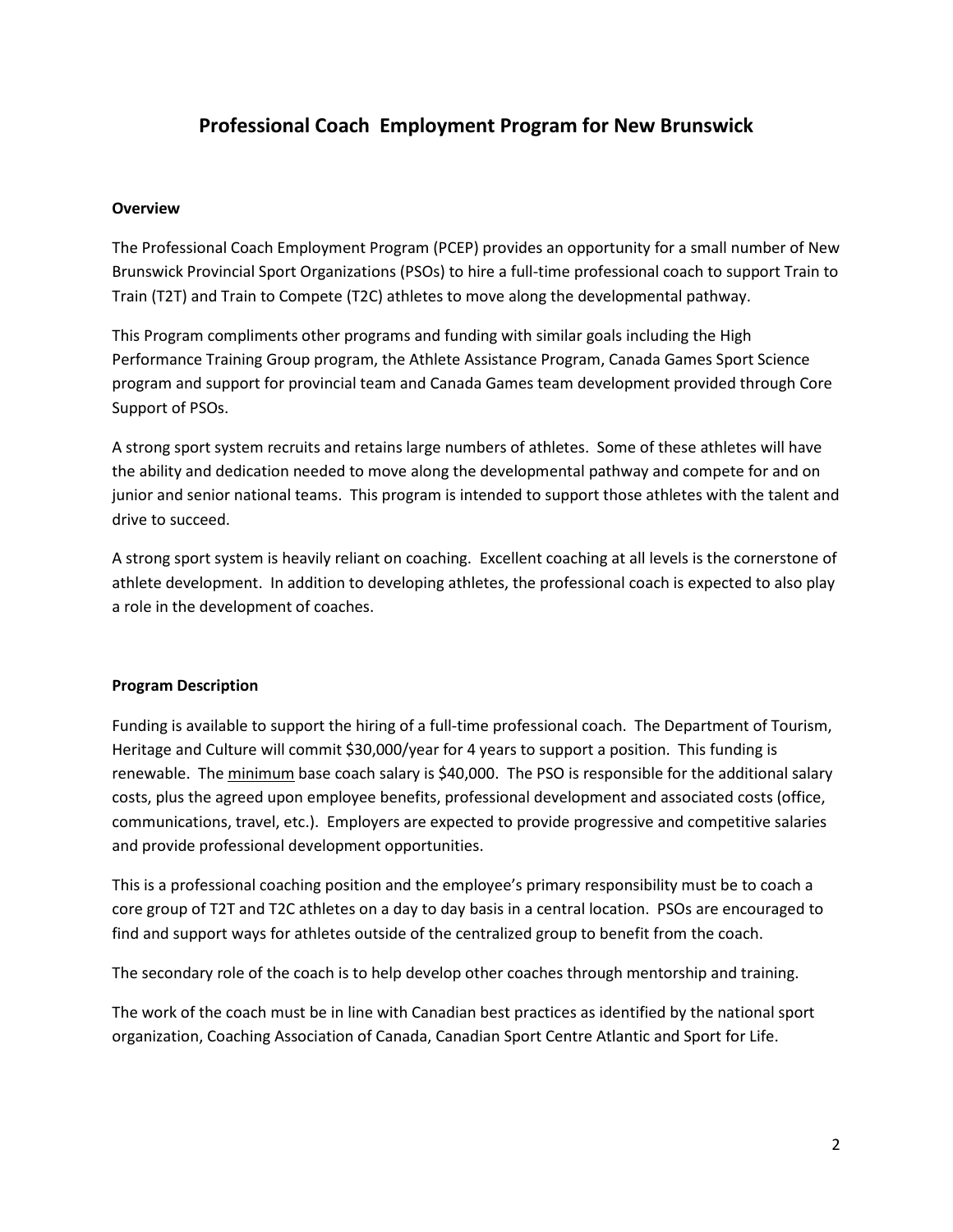#### **Outcomes**

- a. Higher numbers of NB Train to Train athletes achieving success at the Regional (Eastern Canada) and national level.
- b. Higher numbers of NB Train to Compete athletes achieving success at the national level including selection to junior talent squads and progressive improvements at the national level.
- c. Higher numbers of NB athletes in the Train to Train and Train to Compete stages of development as demonstrated by increased number of entries in appropriate competitions.
- d. Increasing alignment of athlete development pathways with the sport's specific long-term athlete development plans.
- e. Progression along coach development plan.

## **Eligible Organizations are PSOs that:**

- Are in receipt of funding through the Sport and Recreation Branch Funding Model I.
- Meet minimum standards of organizational capacity including good governance practices, policy, financial strength, membership, athlete development leadership and planning. (Appendix A)
- Can demonstrate the financial capacity to support the coach salary, benefits, professional development and associated employment costs.
- Have demonstrated the ability to move athletes along the T2T and T2C athlete development pathway of their sport and achieve success at the national level.
- Can identify a centralized 'day to day' training group of T2T and T2C athletes for whom the employee shall be the primary coach.
- Are able to hire a coach with a minimum certification level of Comp Development with demonstrated success in developing Train to Train and Train to Compete athletes

*\*Preference may be given to sports with disciplines featured in major games (e.g., Olympics/Paralympics Pan Americans/Commonwealth)*

## **Application Requirements**

- a. Most recent reviewed or audited financial statement
- b. 4 Year budget for the position including:
	- a. Salary contribution
	- b. Benefits expense
	- c. Contribution towards professional development
	- d. Contribution towards athlete development
	- e. Contribution towards coach development
	- f. Contribution towards travel, office, etc.
- c. Identification of Position Management plans including:
	- a. The Committee of the board responsible for Personnel
	- b. Who the Coach will report to
	- c. Human Resource Policies (location of)